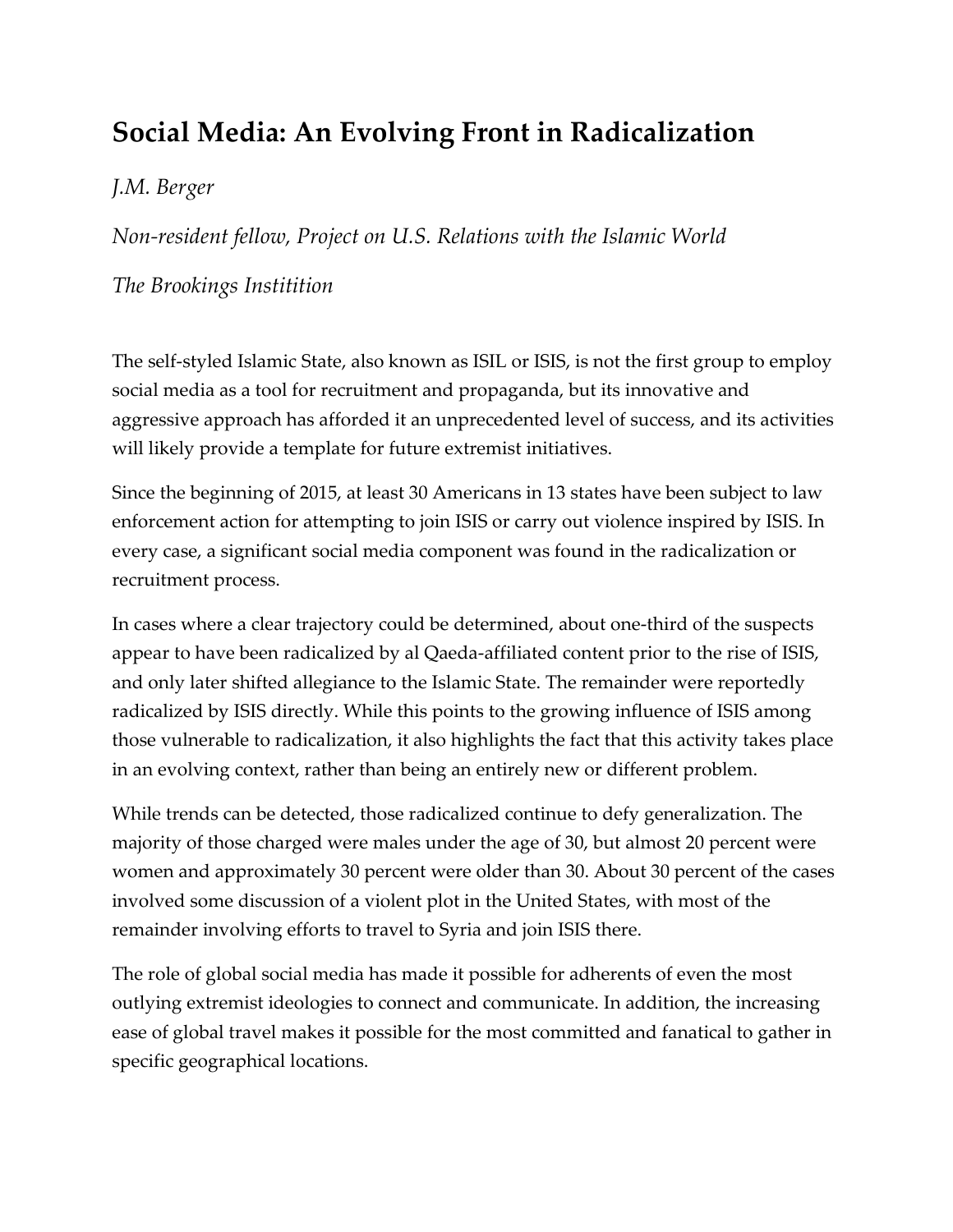Furthermore, a proliferation of technologies for inflicting mass casualties empower those who are frustrated in their efforts to travel to Iraq and Syria to act violently at home, often with outsized consequences that echo through the 24-hour news cycle.

In the blunt numerical context of a world with 7 billion people or a Twitter monthly active user base of 302 million, active supporters of ISIS barely register. They represent a fraction of 1 percent of Muslims worldwide, and an even smaller fraction of the world's population.

But when adherents of a violent ideology can connect and communicate swiftly and easily, these tiny percentages add up to hundreds or even thousands of people who can congregate or act in loose concert, exerting a disproportionate impact on global politics and world events. Social media is a critical tool for organizing such activity.

There are three major components to ISIS's social media campaign.

The first is disseminating propaganda to generate support for the group and attract potential recruits and supporters locally and abroad.

The second is disseminating propaganda designed to manipulate its enemies' perceptions and political reactions. While some of this material purports to demoralize and deter potential enemies from taking action, its real intent is often to inflame animosity and engage foreign countries in a wider regional war. Some of this propaganda also aims to undermine the unity of the coalition opposing ISIS. Its terrorist actions are synchronized with this goal.

The third major component is recruitment. Here, the broad strokes of ISIS's highly visible propaganda campaign give way to a host of smaller, individualized activities.

Due to its unusually large size (in the context of extremist groups) and its large contingent of foreign fighters, ISIS can attack the recruiting problem using a wide variety of tactics, with staffing levels that allow for a very high ratio of radicalizers to potential recruits.

ISIS has cultivated recruiters and radicalizers who speak the native languages of Western countries. In some cases, as in Minnesota, supporters and recruiters work on the ground and synchronize their bricks-and-mortar operations with online outreach. In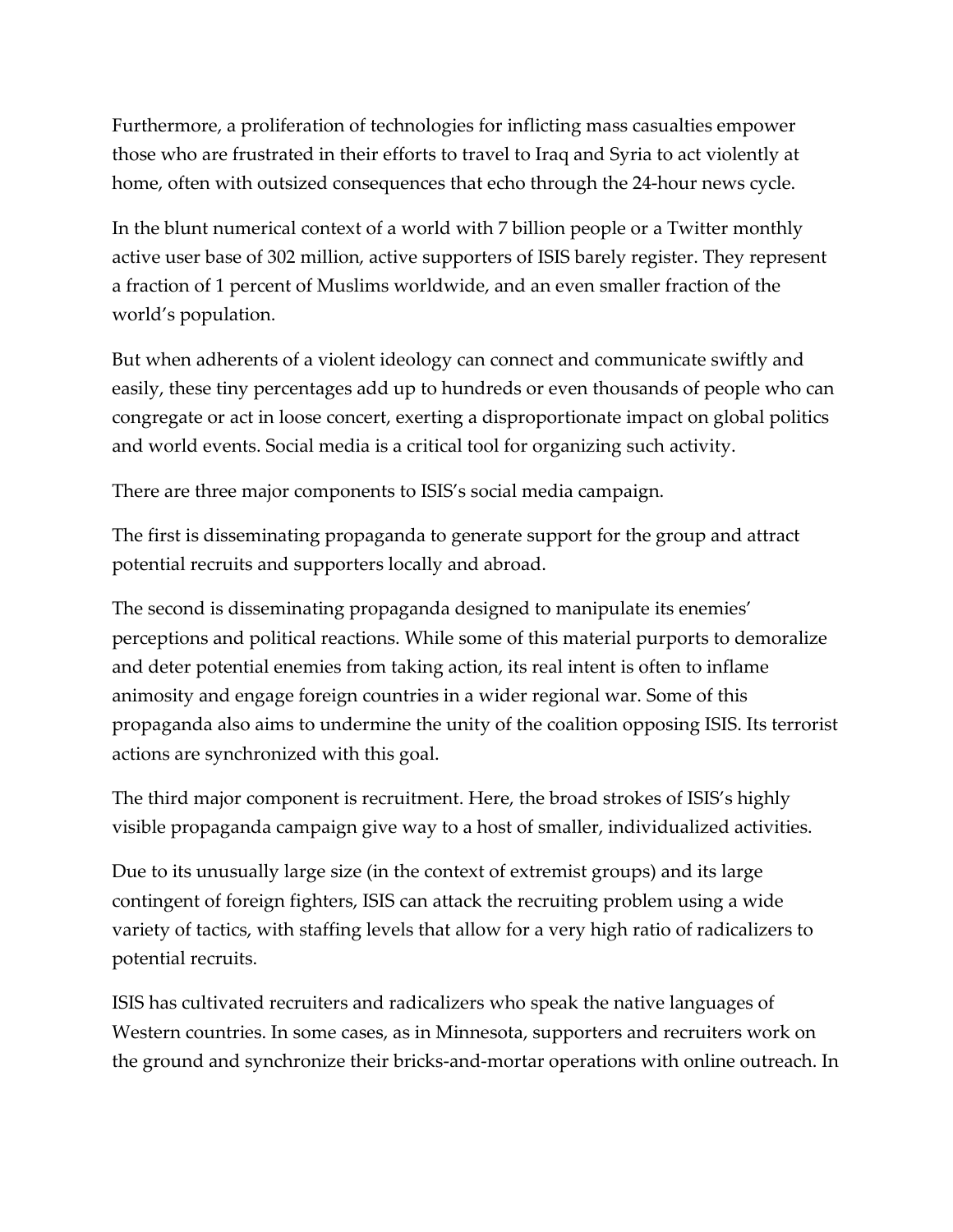other cases, it pursues purely online initiatives, benefiting from the sense of remote intimacy that comes with constant contact using always-on media.

These approaches are detectable in open sources, up to a point, although recruits who reach a critical decision-making stage are often shifted off of public social media platforms such as Twitter and Facebook to private social media such as Kik and WhatsApp, where interactions cannot be directly observed using open-source tools.

In Garland, Texas, on May 3, 2015, two apparent ISIS supporters were killed attempting to attack an event that involved drawing the Prophet Mohammed. A police officer was wounded.

ISIS supporters online had openly urged attacks on the event for more than a week prior, and while the attack was thwarted, it was not prevented.

The challenge in such cases is separating the signal from the noise. ISIS supporters online generate a very substantial amount of noise, yet it is relatively uncommon for a specific attack to be so clearly reflected in data preceding its execution. Therefore caution should be exercised when relying on open-source intelligence to anticipate attacks. ISIS supporters are likely to become more vocally threatening if they believe U.S. law enforcement will allocate resources every time they name a specific target.

The increasing disruption of ISIS's most visible propaganda activities -- on platforms such as YouTube, Facebook, and increasingly Twitter -- has decreased its ability to broadcast its message to the widest possible audiences. The crackdown by social media providers has created tradeoffs in detecting recruitment.

When broader propaganda efforts are disrupted, recruitment increasingly shifts to a peer-to-peer model of individual relationships. For instance, one of the most commonly observed interactions involves foreign fighters in Syria speaking directly to vulnerable young people in the U.S. using private Facebook messages. This activity is harder to detect in open-source, but not necessarily impossible. New and better techniques are needed to identify both recruiters and at-risk populations.

But while detection and interdiction for purposes of countering violent extremism become more labor-intensive as a result of suspensions, these disruptions also increase the amount of time and energy ISIS must expend to find and attract new recruits. Adherents are persistent in returning to the field with new accounts, an activity that can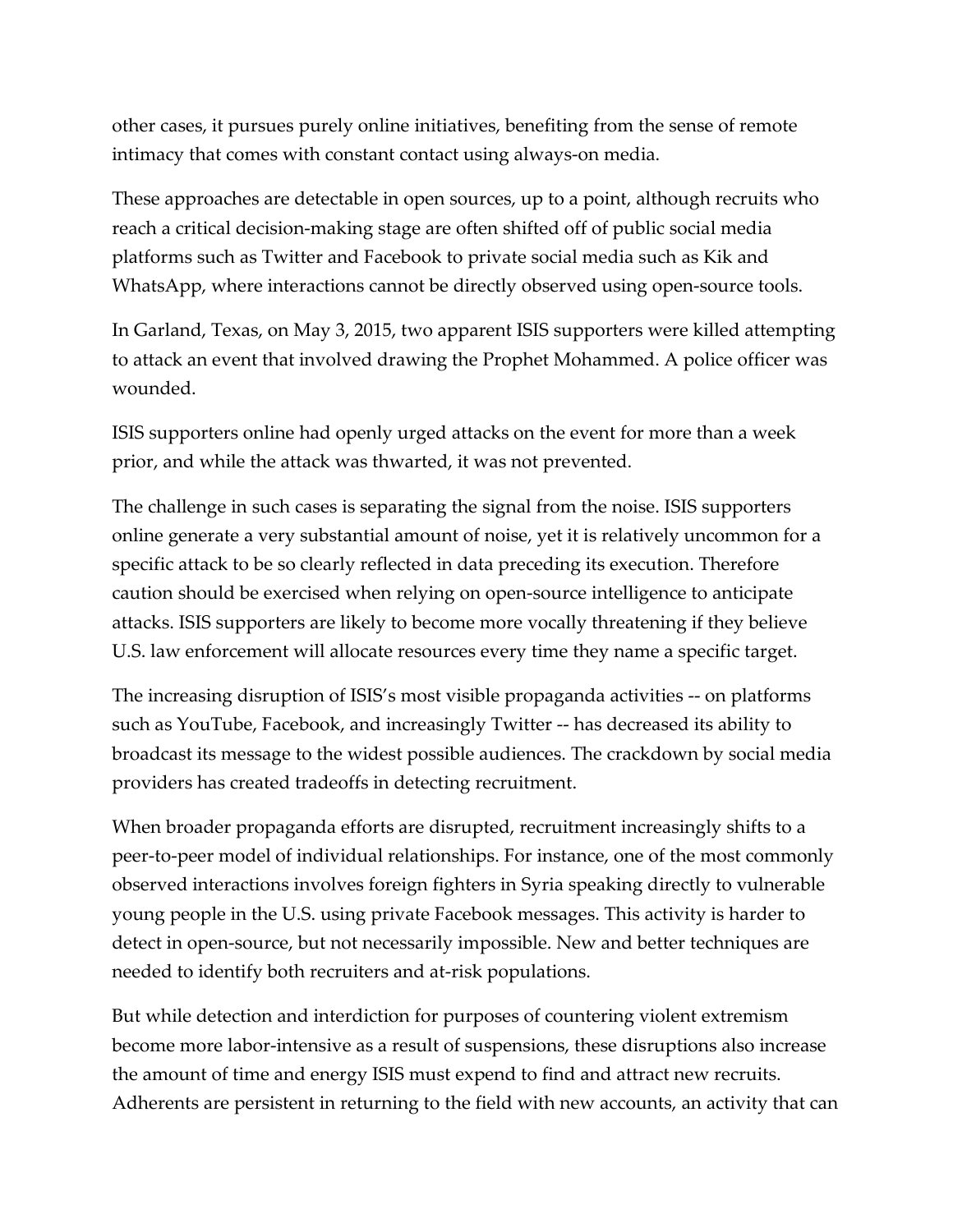be countered more effectively but probably cannot be entirely defeated. The bottom line: Extremist activity on social media cannot be eliminated, it can only be weakened.

Current efforts to counter ISIS activity are inhibited by two key challenges.

The first is commitment. ISIS supporters rarely tire of promoting their message, and they are not easily deterred. Faced with an aggressive spike in suspensions on Twitter, they have mounted a variety of labor-intensive countermeasures that keep them in the game, albeit at a reduced level.

The process of reporting pro-ISIS users for suspension requires a steady and ongoing commitment. Twitter suspensions are reportedly based primarily on user reporting of abusive content. If the reporters get bored or distracted, the network gains time to regenerate. Only a consistent effort will produce a consistent result, but the current level of pressure is certainly having some effect.

This leads us to the second challenge, which is the near total outsourcing of anti-ISIS activity online. To date, the vast majority of Twitter abuse reporting is apparently done by hacktivists. The largest and most organized efforts to counter ISIS online, either through reporting or the spread of competing messages, include:

- "Anonymous," an amorphous collection of anonymous vigilantes, including significant numbers who engage in unrelated illegal or antigovernment activities.
- Foreign and domestic activist networks and political groups that are predicated on anti-Muslim sentiment, at times including the language of overt bigotry.
- Foreign government influence operations, such as Russian, Syrian and Iranian programs, whose operations include substantial activity adversarial to U.S. foreign policy and inimical to our national security.
- Other hacktivists of unknown origin who deploy spam techniques and malware against ISIS online. Recent examples include content that appears to originate in Japan and Saudi Arabia, but may be deliberately misleading as to its origins.

Similar to the bricks-and-mortar military coalition against ISIS, members of these networks have a variety of motives for participating, not all of them consistent with American values, or our security and foreign policy goals.

A great many Muslim voices oppose ISIS and its values on a daily basis, however these efforts tend to be organic, rather than highly organized campaigns, especially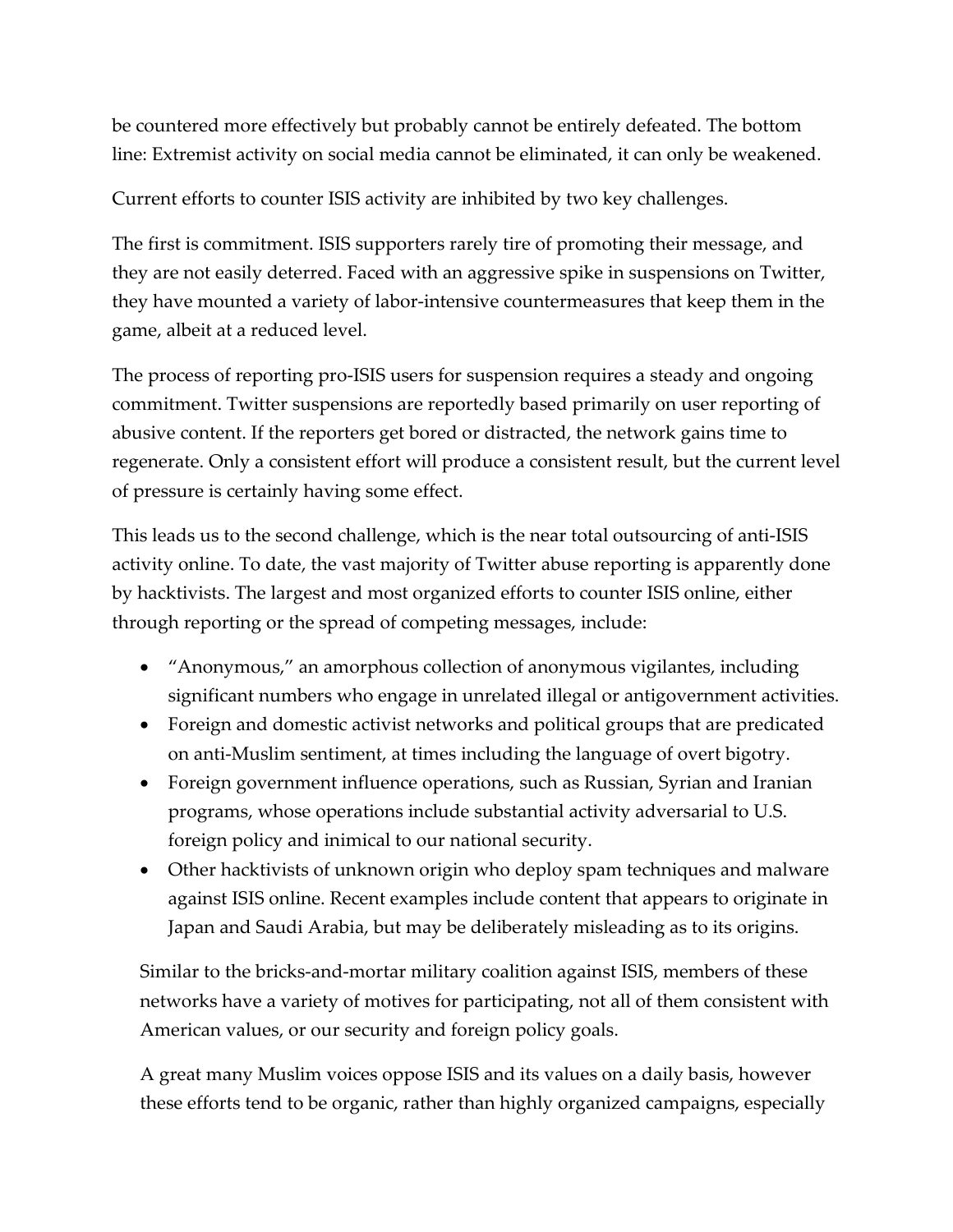in English. While such individual voices are crucially important, Muslims seeking to counter ISIS should also pursue more organized strategies. Within the Muslim-American community, programs are already in development to address this gap.

If the U.S. government wishes to directly counter ISIS online, such initiatives will require latitude to engage in trial and error. Programs must be prepared to produce and disseminate extremely high volumes of content. In the current political environment, where back-seat drivers and courters of controversy are found in abundance, this is a difficult proposition.

Government efforts are also subject to limitations on how we conduct information operations, or more bluntly, propaganda. Liberal democracies require that such operations be truthful and acknowledge the concerns of multiple constituencies. And activities undertaken on social media, especially in English, are subject to high levels of scrutiny and instant critique.

Any efforts to move forward in this space must create opportunities for experimentation and allow room for missteps. I am not optimistic that this administration and this Congress are capable of giving a government agency the latitude necessary to successfully undertake a more aggressive approach.

Unfortunately, this means the burden falls on volunteers, activists and community groups. As noted above, private sector players who are currently most active in countering ISIS bring a lot of baggage to the process. Furthermore, private sector groups often lack the funding and manpower needed to be effective. ISIS deploys thousands of activists to promote its messages on a daily basis. To be effective against ISIS, we must be prepared to deploy similar numbers.

Some of the limitations I have discussed here may be surmountable. If they are not, we are left with relatively few options.

First, we can continue under the current scenario, which is already having a detrimental effect on the performance of ISIS online networks.

Second, we can find ways to incentivize private sector participation in anti-ISIS initiatives. There are considerable complications here, including the fact that government support (either moral or financial) can delegitimize organizations working to counter violent extremism in the eyes of their target audiences. The